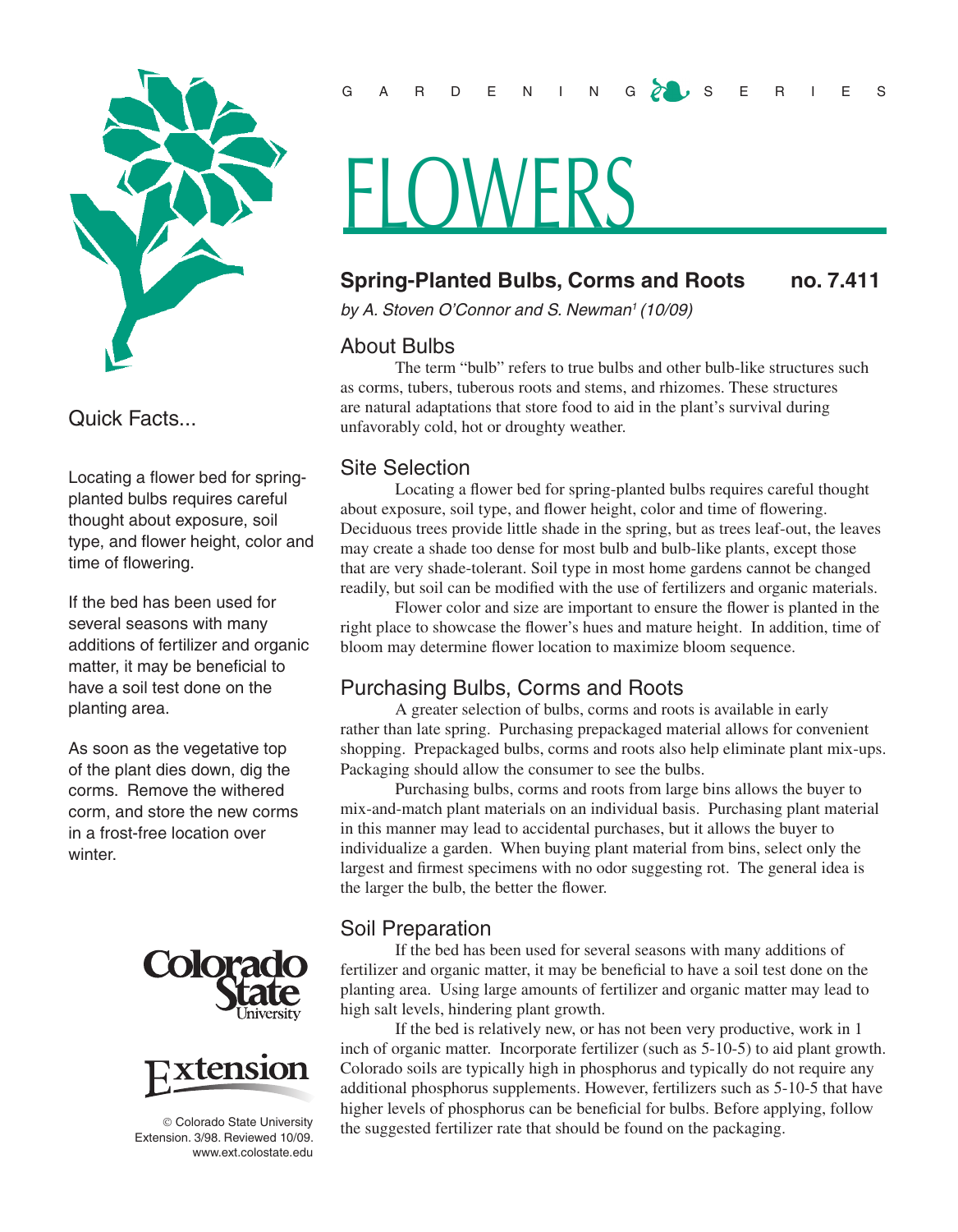

Figure 1: Ball form dahlia.



Figure 2: Pink and white dahlia.



Figure 3: Pink dahlia with water drops.

## Plant Options

**Gladiolus** is a popular spring-planted corm, coming in nearly every color, including lime green. Plant the corms 3 inches deep and 6 inches apart in the spring, after danger of frost has passed. During the growing season, the original corm withers and a new corm forms on top of it. The cutting of the flowers does not inhibit the development of the new corm, as long as the leaves are left.

As soon as the vegetative top of the plant dies down, dig the corms. Remove the withered corm, and store the new corms in a frost-free location over winter. Avoid a storage place with high temperatures and low humidity.

**Dahlias** come in a wide range of flower and plant sizes, and nearly every color, except a true blue. Dahlias usually require support because of their height. Provide support by driving a stake into the ground 12 inches deep and 6 inches behind the root at the time of planting. Dahlias do not tolerate frost, so plant the tuberous roots after all frost possibilities have passed. Dahlia flower size can be increased by removal of flower buds from lateral branches. However, this practice may reduce the overall showiness of the plant.

After the vegetation is killed by frost, prune back the stalks to 6 inches. Leave the tuberous roots in the ground for two weeks to harden before digging

them. Dig carefully so the tuberous roots do not break away from the clump. If the clump separates, there is a risk of 'blind roots', tuberous those that do not produce a shoot because there is not vegetative 'eyes'. Dry the tuberous roots enough to shake off excess soil, and pack in sawdust, perlite or vermiculite and store in a cool, dry place until spring.

**Canna** flowers bloom in a wide range of colors—ivory, yellow, scarlet, salmon, rose and orange. Foliage can be green, bronze or variegated. Canna plants thrive in contaners, planting beds and also ponds and water gardens. Plant the rhizomes 6 inches deep and 18 inches apart in late spring and after the danger of frost has passed. After frost kills the foliage in fall, dig and store the roots over winter, much the same as dahlias.



Figure 4: Three-ball form dahlias.

**Lilies** are available in several types and in colors ranging from white and yellow to deep red. While lilies are perennial, some do not survive Colorado's winters. To test hardiness of a particular lily, dig a portion of the plants and pack the rhizomes in sawdust, perlite or vermiculite. Store the rhizomes in a frost-free location during the winter. Replant the stored lilies in the spring. The plants remaining in the garden should be heavily mulched to avoid winter kill. Plant the lilies to a depth three times the height of the bulb. Easter lilies can also be planted into Colorado gardens with varied success.

Tuberous begonias range in color from white, yellow and orange to deep red. Flowers are usually double and bloom for a long period. Plant the tuberous begonia roots (which may be up to 1 ½ inches in diameter) 4 inches deep in a partially-shaded area. Tuberous begonias do best in soil with high organic matter that is kept relatively moist. After frost, dig the roots from the ground, pack in sawdust, and store under cool, but frost-free conditions for replanting in the spring.